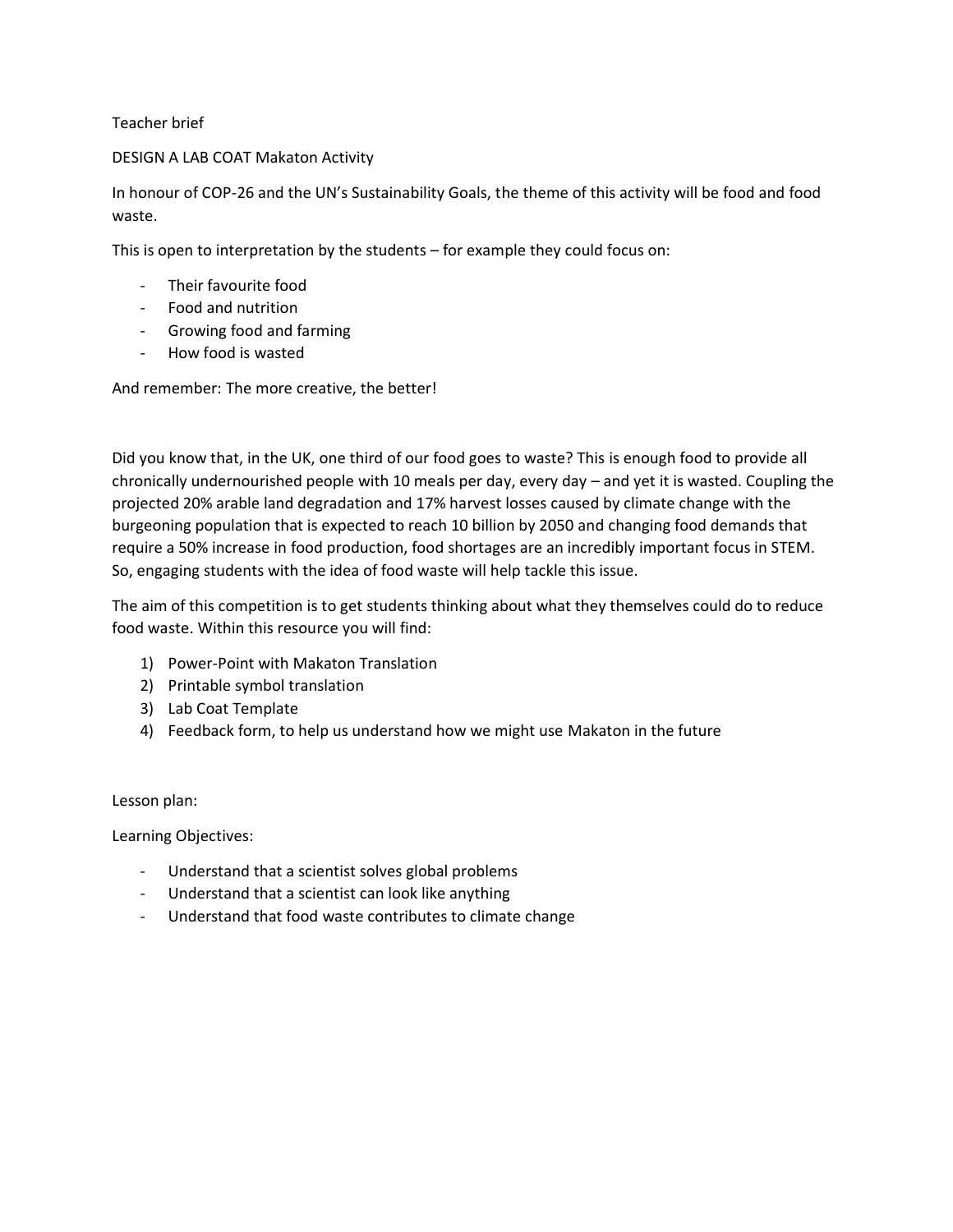| <b>Slide</b> | <b>Content</b>                                                                                                                                                                                                                                                                                                                                                                                                                                                                                                                                                                                                                                                                                                                                                                                                                                                                                                                                                                                 | <b>Resources</b>                                       |            |
|--------------|------------------------------------------------------------------------------------------------------------------------------------------------------------------------------------------------------------------------------------------------------------------------------------------------------------------------------------------------------------------------------------------------------------------------------------------------------------------------------------------------------------------------------------------------------------------------------------------------------------------------------------------------------------------------------------------------------------------------------------------------------------------------------------------------------------------------------------------------------------------------------------------------------------------------------------------------------------------------------------------------|--------------------------------------------------------|------------|
| $1 - 3$      | Title slides and Contents - run students through the lesson agenda                                                                                                                                                                                                                                                                                                                                                                                                                                                                                                                                                                                                                                                                                                                                                                                                                                                                                                                             | n/a                                                    |            |
|              | Defining a Scientist - focus on the idea that scientists can look like                                                                                                                                                                                                                                                                                                                                                                                                                                                                                                                                                                                                                                                                                                                                                                                                                                                                                                                         |                                                        |            |
| $4 - 5$      | anything                                                                                                                                                                                                                                                                                                                                                                                                                                                                                                                                                                                                                                                                                                                                                                                                                                                                                                                                                                                       | n/a                                                    |            |
| 6            | Drawing a Scientist - encourage imagination in the students as<br>they each draw what they think a scientist looks like                                                                                                                                                                                                                                                                                                                                                                                                                                                                                                                                                                                                                                                                                                                                                                                                                                                                        | Sheet of paper<br>each, colourful<br>pencils per table |            |
| 7            | Guessing the scientists - focus on the idea that it is a game of luck,<br>since scientists can look like anything                                                                                                                                                                                                                                                                                                                                                                                                                                                                                                                                                                                                                                                                                                                                                                                                                                                                              | n/a                                                    | 5 minutes  |
| 8            | Global Issues - ask your students to make a list of all of the<br>problems they think scientists face currently and will face in the<br>future                                                                                                                                                                                                                                                                                                                                                                                                                                                                                                                                                                                                                                                                                                                                                                                                                                                 | n/a                                                    |            |
| 9            | Answer! Celebrate if correct! Can mention COP26, and any other<br>current stories that they may have heard about.                                                                                                                                                                                                                                                                                                                                                                                                                                                                                                                                                                                                                                                                                                                                                                                                                                                                              | n/a                                                    |            |
| $10 - 11$    | Climate Change - add detail if desired, if the class has already<br>studied the topic in their Science lessons.                                                                                                                                                                                                                                                                                                                                                                                                                                                                                                                                                                                                                                                                                                                                                                                                                                                                                | n/a                                                    |            |
| $12 - 13$    | Food Waste - details minimising food wastage as a solution to<br>climate change.                                                                                                                                                                                                                                                                                                                                                                                                                                                                                                                                                                                                                                                                                                                                                                                                                                                                                                               | n/a                                                    | 10 minutes |
| 14           | Quiz!                                                                                                                                                                                                                                                                                                                                                                                                                                                                                                                                                                                                                                                                                                                                                                                                                                                                                                                                                                                          | Mini Whiteboard<br>set each                            |            |
| $15 - 16$    | Bayer Introduction as a company tackling food insecurity.                                                                                                                                                                                                                                                                                                                                                                                                                                                                                                                                                                                                                                                                                                                                                                                                                                                                                                                                      | n/a                                                    |            |
| $17 - 21$    | Lab Coat Competition - aim to enthuse students, with the<br>competition now being topically themed.                                                                                                                                                                                                                                                                                                                                                                                                                                                                                                                                                                                                                                                                                                                                                                                                                                                                                            | n/a                                                    | 15 minutes |
| 22<br>23     | Template - depicts the template on which the students will draw<br>their designs. Ensure they do not forget to draw both front and<br>back!<br>Theme Ideas. The list is not exclusive - students should be<br>encouraged to draw whatever they like! Remember, the more<br>creative, the better.<br>Inspirational Message - a little inspirational message for your<br>students, designed to break down the barriers of joining STEM,<br>and the stereotypes they might have been exposed to in the<br>media and pop culture. Encourage your students to think of each<br>of their interests, no matter how 'ordinary' or 'eccentric', as<br>science. Encourage them to think of all of their endeavours of<br>curiosity as scientific inquiry. You may want to cycle back to the<br>very first questions posed by the power-point, impressing upon<br>your students the idea that scientists look like anything, and that<br>global problems need solving - perhaps they could be the ones to | Template each<br>n/a                                   |            |
| 24           | do it! This is all about leaving a positive message.<br>Run the Competition. Consider evaluating your LOs with your                                                                                                                                                                                                                                                                                                                                                                                                                                                                                                                                                                                                                                                                                                                                                                                                                                                                            | n/a<br>Colourful pencils,                              | 40 mins    |
| 25           | class.                                                                                                                                                                                                                                                                                                                                                                                                                                                                                                                                                                                                                                                                                                                                                                                                                                                                                                                                                                                         | rubbers                                                |            |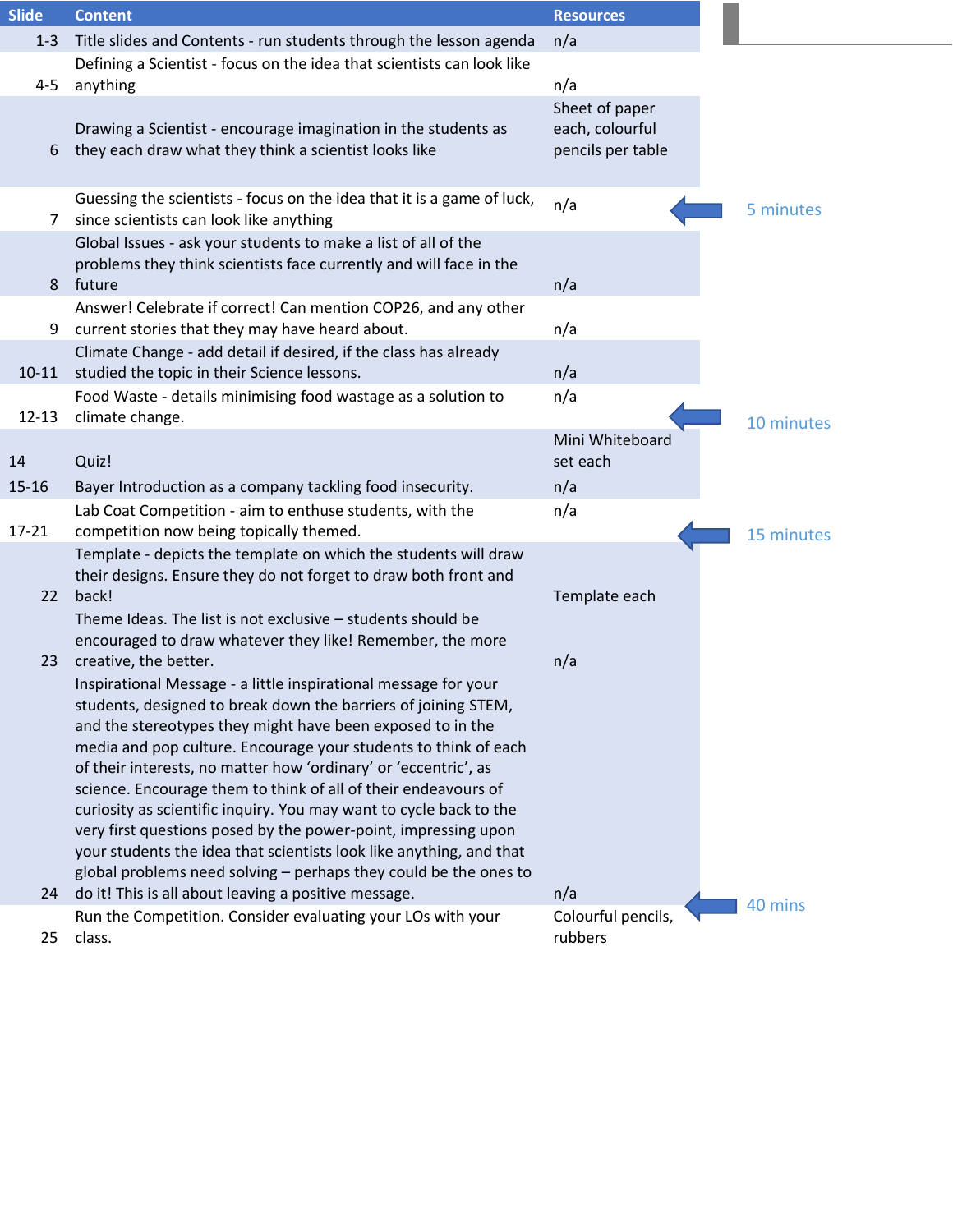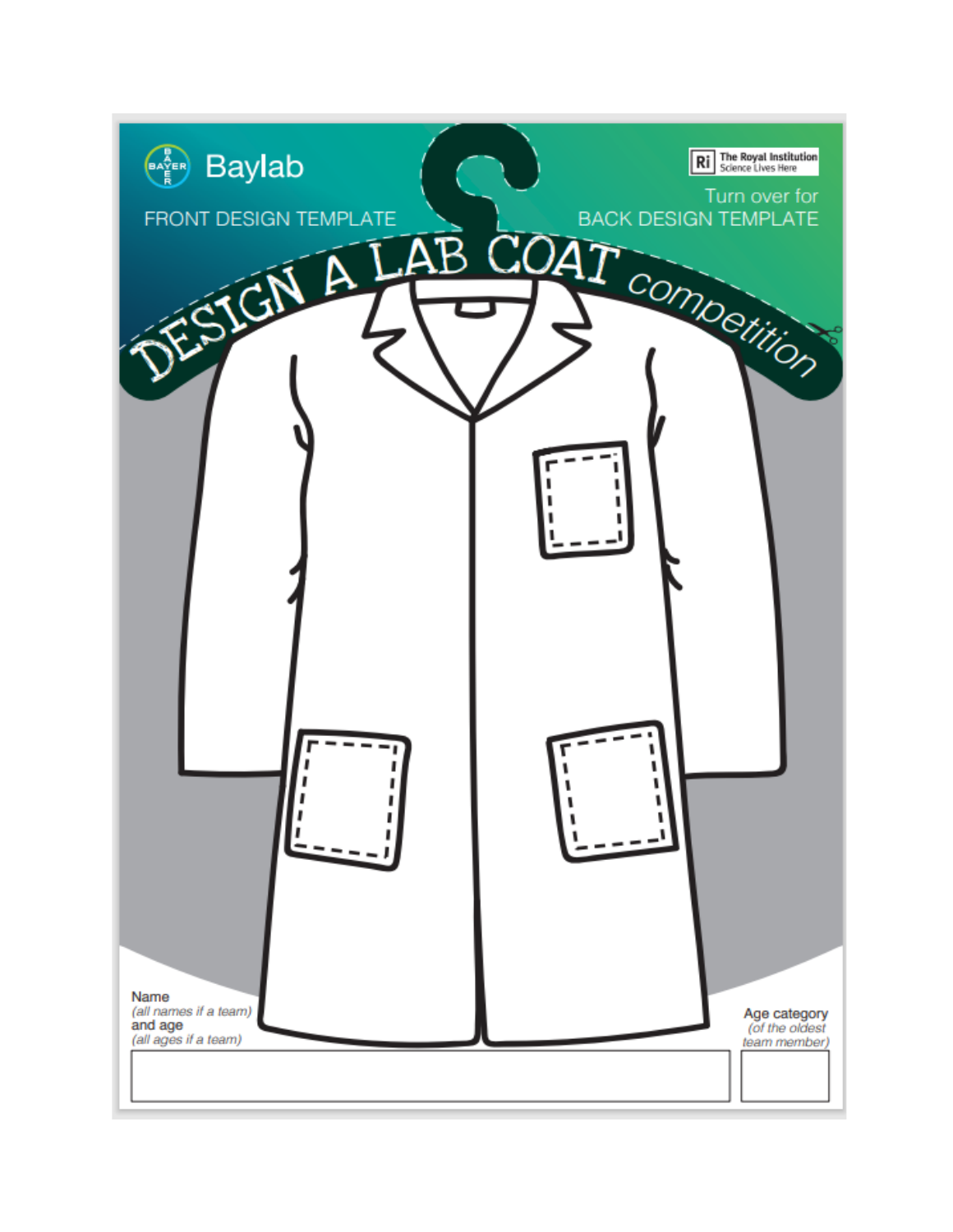